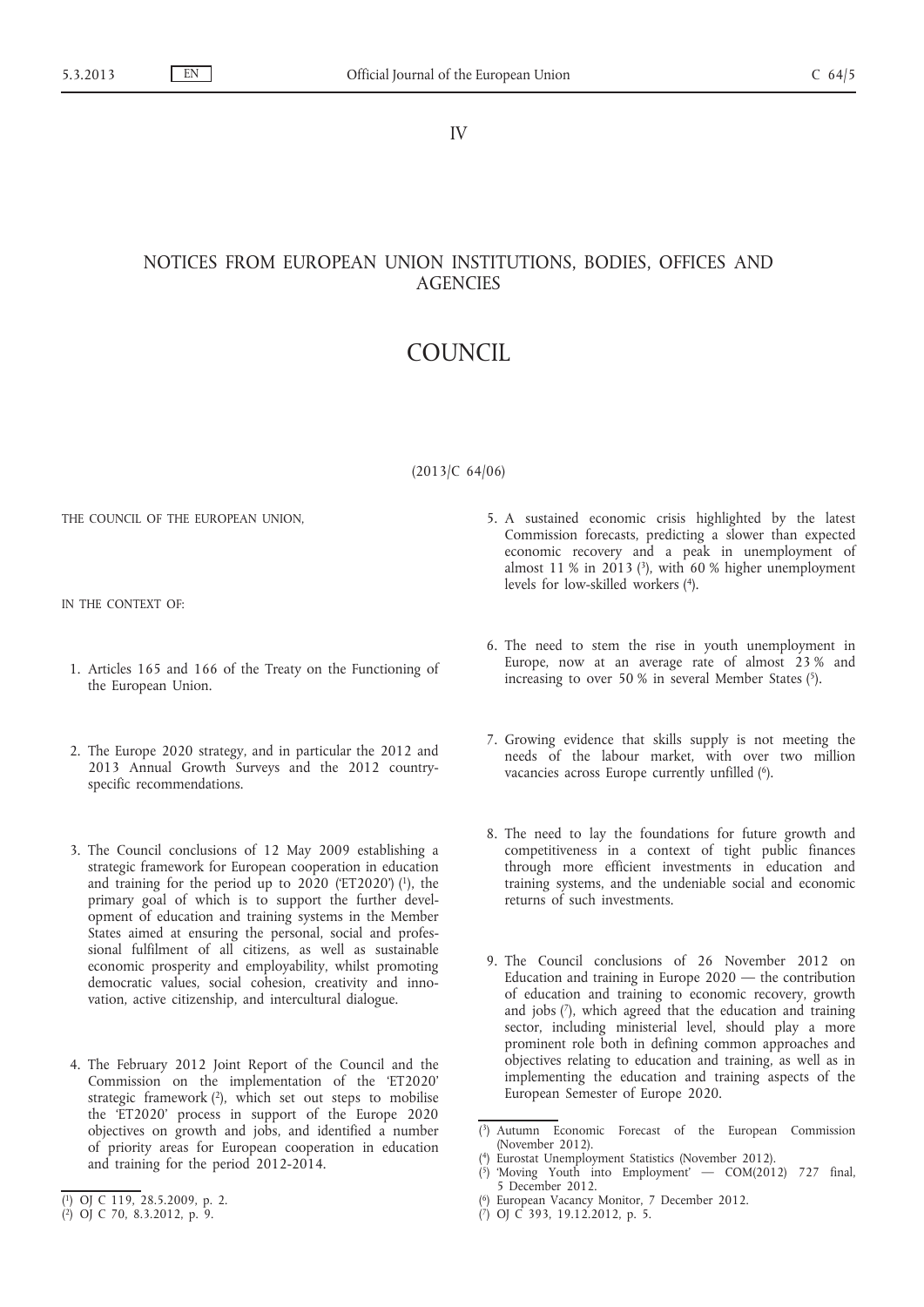- 10. The conclusions of the European Council of 13/14 December 2012 (1), which:
	- called on the Council, the Member States and the Commission to ensure rapid follow-up to the Commission communication on 'Rethinking Education' <sup>(2)</sup>,
	- welcomed the progress made towards a comprehensive EU approach to youth employment and called on the Council to give consideration to the proposals of the Youth Employment Package,
	- stressed the importance to pursue differentiated, growth-friendly and sound fiscal policies and to balance productive public investment needs with fiscal discipline objectives.
- 11. The establishment, subject to ongoing negotiations on a Multi-Annual Financial Framework 2014-2020, of a link between the choice of investment priorities and interventions for the future Structural Funds programming 2014-2020 and the policy challenges highlighted in the country-specific recommendations and Member States' National Reform Programmes.

#### WELCOMES:

- 1. The central role assigned to education and training as a key driver for growth and competitiveness in the Annual Growth Survey 2013, including the reference to the key role of investments in human capital for tackling and preventing unemployment and preparing a job-rich recovery.
- 2. The 2013 Annual Growth Survey's stance on differentiated fiscal consolidation, calling on Member States to preserve future growth potential by giving priority to, and where possible, strengthening investments in education and training.
- 3. The call of the 2013 Annual Growth Survey for reforms to raise the performance of education and training systems and overall skills levels, linking the worlds of work and education more closely together, while acknowledging that there is no 'one-size-fits-all' agenda and that some reforms may take a significant amount of time to show effects.
- 4. The importance attached to skills, education, training and lifelong learning in enhancing employability and, in particular, tackling and preventing youth unemployment by addressing its root causes, many of which are examined in the recent communication of 20 November 2012 from the Commission to the European Parliament, the Council, the

European Economic and Social Committee and the Committee of the Regions — 'Rethinking Education: Investing in skills for better socio-economic outcomes'.

INVITES THE MEMBER STATES, WITH DUE REGARD FOR THE PRINCIPLE OF SUBSIDIARITY, TO:

- 1. Ensure that the social aspects of education and training are sustained and that equal opportunities for access to quality education are provided, so that education and training systems can continue to contribute to fostering social cohesion, sustainable development, active citizenship and personal fulfilment in European societies.
- 2. Strengthen the role of education and training in the Europe 2020 Strategy, taking into consideration the 'Rethinking Education' communication as well as the education and training aspects of the Annual Growth Surveys and the country-specific recommendations (CSRs), and focusing in accordance with national and 'ET2020' priorities and on the basis of available resources  $-$  on the following areas:
	- (a) raising the performance of education and training systems, and overall skill and competence levels, for instance by linking the worlds of work and education more closely, and by ensuring effective communication and strong partnerships between the relevant policy areas, education and training sub-sectors, the social partners, and different levels of governance;
	- (b) promoting excellence in vocational education and training in cooperation with the social partners, for instance by developing quality-assured VET systems with a strong work-based learning component, by considering the development of short-cycle postsecondary or tertiary qualifications, in accordance with the EQF or linked to the first cycle in the context of the Bologna Process, and focused on potential growth areas or areas with skills shortages, and by aligning VET policies with national, regional or local economic development strategies;
	- (c) improving the performance of young people at high risk of early school leaving and with low basic skills in line with the framework laid down in the 2011 Council Recommendation  $(3)$ , for instance through the early identification of low achievers in basic skills across all phases of schooling, by providing individualised support  $\frac{1}{x}$  while validating the knowledge, skills and competences acquired in non-formal and informal settings — and by combating the causes of low achievement with the help of high quality and accessible early childhood education and care;
	- (d) reducing the number of low-skilled adults, for instance by increasing incentives for adult training, by providing information on access to lifelong learning services, such

<sup>(</sup> 1) EUCO 205/12.

<sup>(</sup> 2) 14871/12 + ADD 1-8.

<sup>(</sup> 3) Council Recommendation on policies to reduce early school leaving, (OJ C 191, 1.7.2011, p. 1).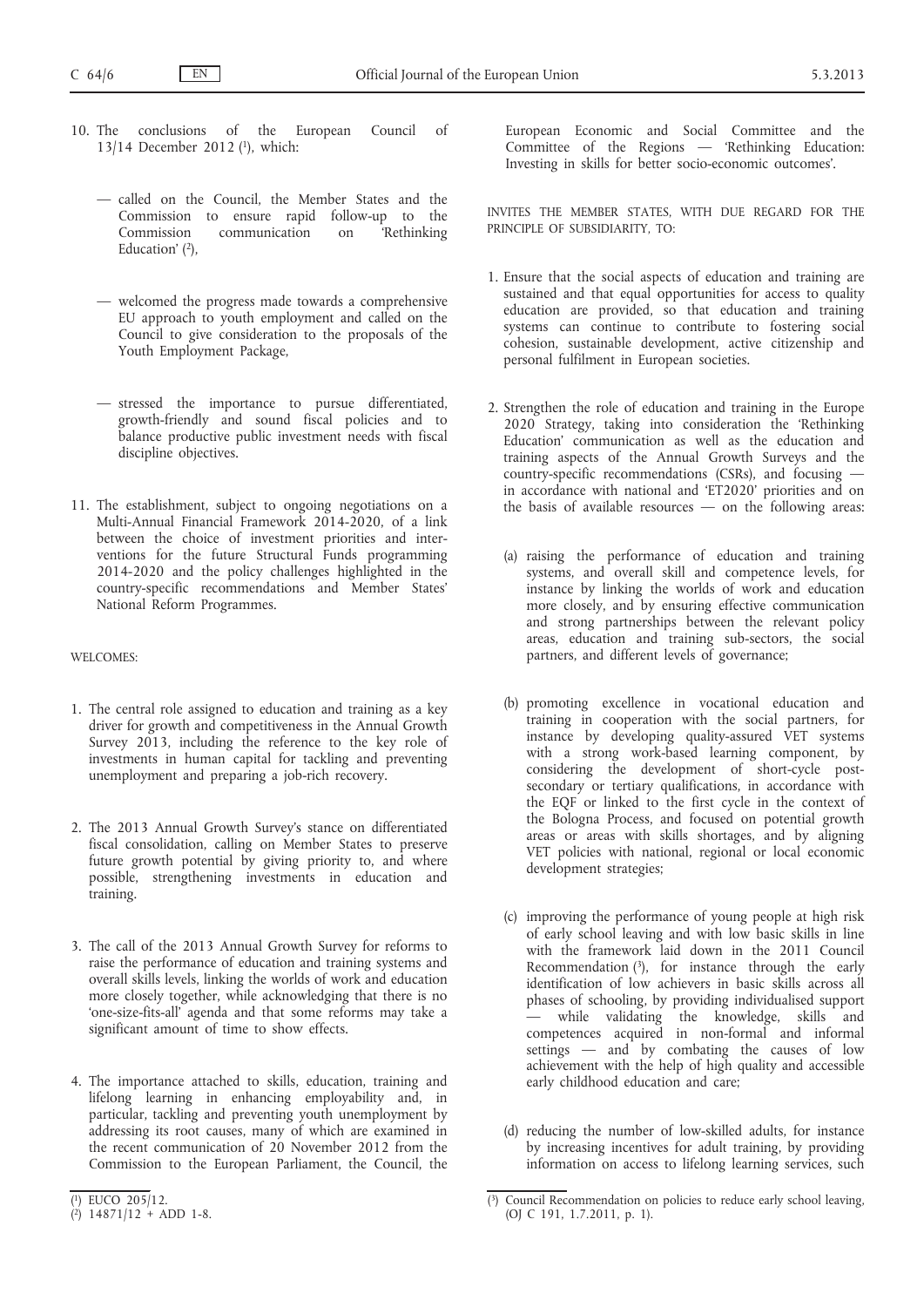as information on the validation of non-formal and informal learning (1) and career guidance, and by offering tailored learning opportunities to individual learners;

- (e) introducing measures to develop transversal skills and competences as described in the 2006 Recommendation on key competences for lifelong learning  $(2)$ , from early stages of education up to higher education, using innovative and student-centred pedagogical approaches;
- (f) revising and strengthening the professional profile of the teaching profession (including teachers, school leaders and teacher educators), in cooperation with relevant stakeholders, for instance by ensuring effective initial teacher education and by providing coherent and adequately resourced systems for recruitment, selection, initial teacher education, early career support and competence-based continuing professional development of teaching staff;
- (g) optimising ICT-supported learning and access to high quality Open Educational Resources (OERs), for instance by supporting ICT-based teaching and assessment practices, by promoting the transparency of rights and obligations of users and producers of digitised content, and by supporting education and training institutions in adapting to the emergence of OERs, with particular regard to quality assurance and monitoring;
- (h) prioritising, and where possible strengthening, investments in education and training, while working to enhance the efficiency of such expenditure and stimulating national debates on sustainable and balanced funding mechanisms, involving a broad range of stakeholders.

#### AGREES THAT:

With a view to playing a more prominent role in the implementation of the European Semester, Member States' representatives meeting within the EYCS Council — and/or where appropriate, the relevant preparatory bodies — should consider, with the agreement of the Member States concerned, the progress made by Member States in responding to challenges identified in country-specific recommendations (CSRs) in the field of education and training (3). Furthermore, and in line with the 'roadmap' for the European Semester prepared by

the Presidency, relevant Committees such as EMCO may be supported as appropriate by the Education Committee with regard to the examination of draft CSRs in the area of education and training.

NOTES THE COMMISSION'S INTENTION TO:

- 1. While respecting the principle of subsidiarity and national responsibility for education and training, as well as the institutional autonomy of education providers, support Member States in their efforts to improve their education and training systems, making full use of EU programmes and funds in the field of education and training, and by means of an improved evidence base, a detailed cost-benefit analysis and increased transparency, including by:
	- (a) stepping-up its country-specific and country-supportive expertise and its analytical capacity;
	- (b) having structured contacts with Member States, including bilateral meetings at key moments in the preparatory phase leading up to the Commission's adoption of draft CSRs;
	- (c) ensuring stronger co-ordination of the activities carried out by the OMC (4) working groups established under the 'ET2020' framework and that all such groups focus on the key policy challenges identified through the 'ET 2020', Europe 2020 and European Semester processes;
	- (d) examining the feasibility of supporting Member States, when requested, in inviting peers to an in-depth discussion of specific issues in their country, using relevant financial instruments, including by supporting the participation of internationally renowned experts;
	- (e) in cooperation with the Member States, examining feedback on the operation of the first iteration of the new Education and Training Monitor and the Education and Training Forum, and making proposals to ensure added value from the application of these new tools in the European Semester;
	- (f) in cooperation with the Member States, considering further methodological work in relation to the collection of relevant data in order to support the proposal made  $(5)$  for a possible benchmark to be adopted by the Council in the area of language competences.
- 2. Support initiatives such as the proposed EU-level Alliance for Apprenticeships — aimed at improving work-based learning and involving strong partnerships between

<sup>(</sup> 1) In accordance with the Council Recommendation of 20 December 2012 on the validation of non-formal and informal learning (OJ C 398, 22.12.2012, p. 1).

<sup>(</sup> 2) Recommendation of the European Parliament and of the Council of 18 December 2006 on key competences for lifelong learning (OJ L 394, 30.12.2006, p. 10).

<sup>(</sup> 3) DE reservation on the second half of this sentence (from '— should consider …').

<sup>(</sup> 4) Open Method of Coordination.

<sup>(</sup> 5) Cf. document 14871/12 ADD 2, p. 3.